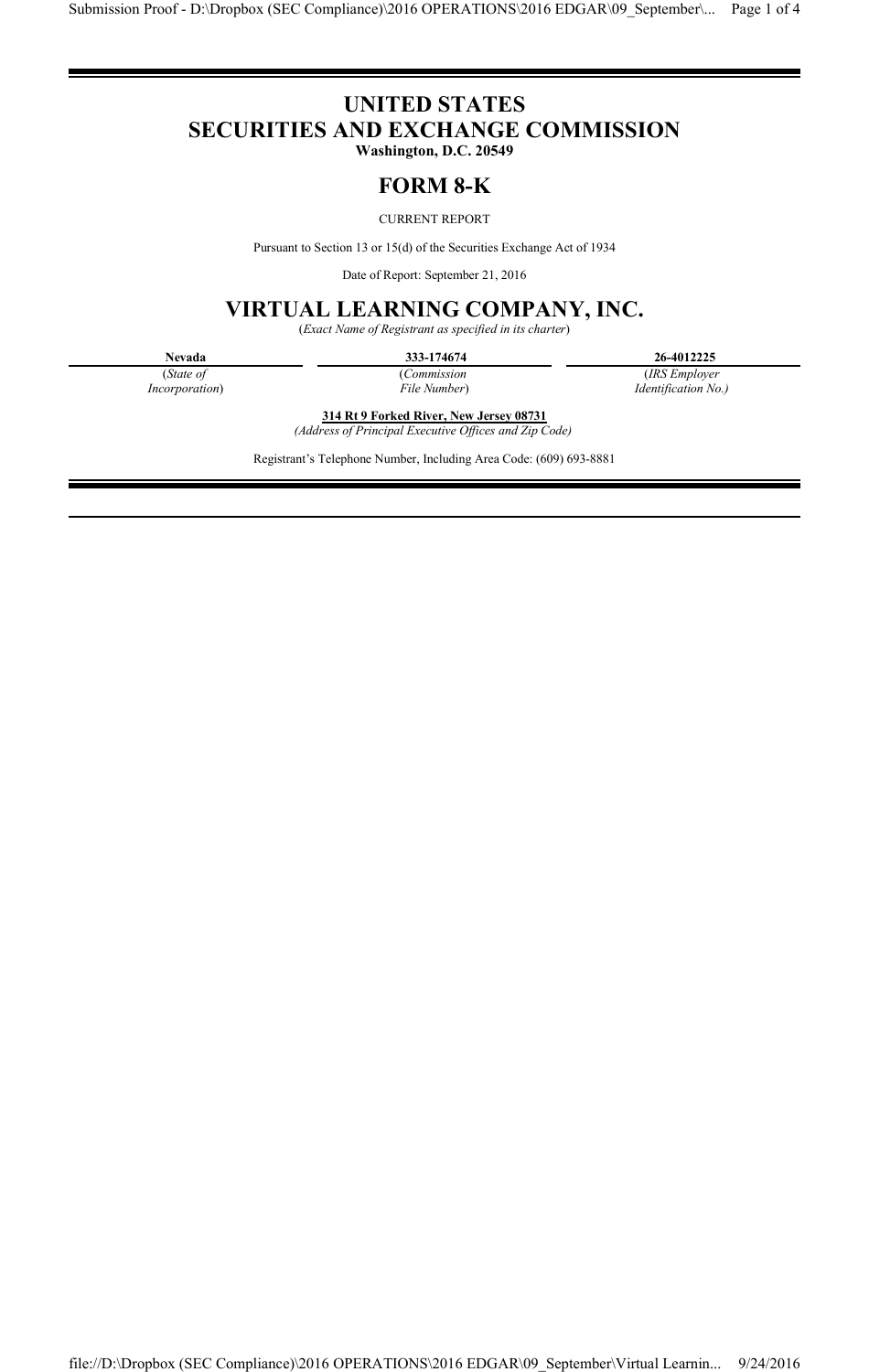#### **Item 2.02** *Results of Operations and Financial Condition*

#### **Recent Developments**

In early September Virtual Learning acquired the rights to all new home builder licensing as well as home improvement contractor registrations, which were owned by Dream Homes Ltd., as well as its subsidiary Atlantic Northeast Construction LLC. Subsequent to this acquisition, Virtual Learning through its wholly owned subsidiary Dream Building LLC, has since signed 2 additional elevation and renovation projects, one in Seaside Park, NJ and one in Brick, NJ. The combined total of these contracts is \$179,509 and revenue from these projects will accrete to Q4 2016 and Q1 & Q2 in 2017. These projects are located in the primary market area of Virtual Learning Company Inc and Dream Building LLC.

Additionally, Virtual Learning Company Inc. has just formed a new division to produce and market webinars to take advantage of Virtual's extensive library of educational software, as well as the instructional construction and renovation content that was recently acquired."